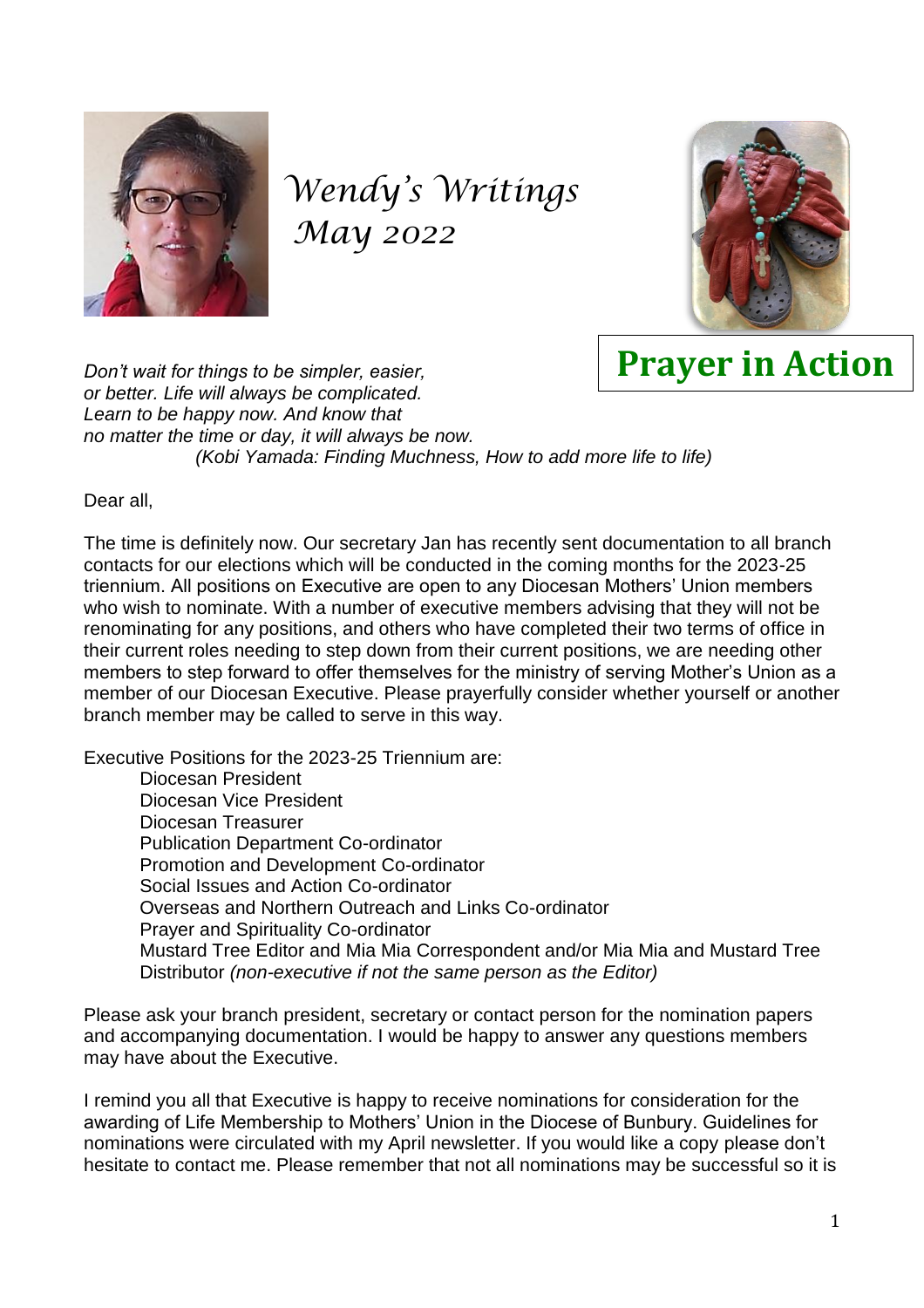very important that this matter is handled with sensitivity to avoid hurt or misunderstandings from occurring. Nominations received by our June executive meeting on the 15<sup>th</sup> will be considered with a view to any successful nominations being announced for presentation at Country Rally in late October.

As promised, a copy of our Friendship Day program is attached. A reminder that these days will be held in Brunswick on Thursday 16<sup>th</sup> June, and in Kojonup on Thursday 28<sup>th</sup> July. The program for both days will be the same. Through the use of prayer shingles and the making of and learning how to use prayer beads we will be exploring a very tactile way to reflect and pray. It is hoped that by holding two days in differing regions of our diocese members may be able to attend the day that is the most convenient for them. Revd Vicki Webb will be leading much of the program on both days, with the assistance of Revd Kevin Toovey in Kojonup.

Members may like to consider whether they have 10-15 beads at home that are of some significance that they would like to use to create their own prayer chaplet. Alternatively, you may like to purchase some beads that appeal. While it is not a requirement that you bring your own beads, it may add extra significance to your future use of your prayer chaplet if the beads you use come with a story that is special to you. We will have a supply of beads for those who do not bring their own and all other materials will be provided.

By now you have all hopefully received the somewhat delayed Autumn Mia Mia and 2022 Prayer Diary. I encourage you all to use your prayer diary regularly. As I opened mine this evening I was drawn to the monthly prayer for May:

> *We draw near to the God of Peace With thanks for our reconciliation through the work of the cross. We offer ourselves as peacemakers in a world that cries out to live in peace and safety. Amen*

As a part of the Wave of Prayer, our Diocese will be particularly remembered in prayer by Mothers' Union members around the world on 21 -23 May alongside Christ the King in South Africa, East Rwenzori in Uganda, and Gombe & New Busa in Nigeria. The theme for the week of 15 – 23 May is security and shelter, while the theme for 22-28 May is conflict resolution. We bridge these two weeks. I hope all our branches are able to celebrate the Wave of Prayer Service at some time during May.

Each week I lead Wednesday Morning Prayer in our church, occasionally also covering other days. These services are all broadcast on our parish Facebook page. While of recent times I have been drawing my prayers from the Anglican Prayer Book for Australia, I have also at times taken my prayers from our Mothers' Union Worship and Prayer Book. In coming weeks, I will be using the 2022 Prayer Diary. It is indeed a very rich resource which I look forward to sharing with the many people who follow our broadcasts.

Over the next month I will be visit branches in Carey Park, Pinjarra and Albany to present service awards to members who were unable to attend Lady Day. I look forward to catching up with our members during my visits.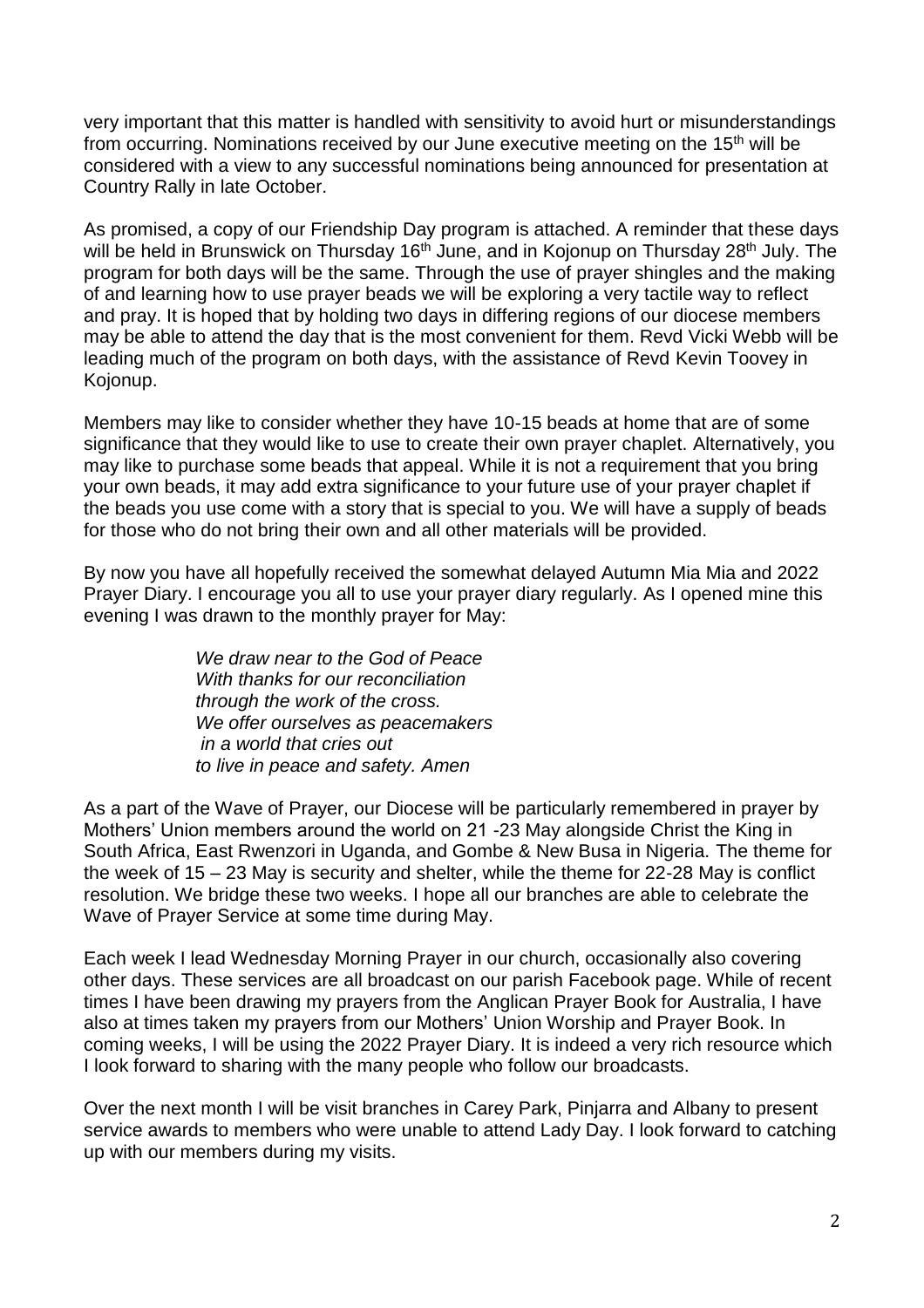Below I share with you a letter received in April from our Provincial President Anne. I hope you enjoy reading the story of Jocelyn. It is a story that speaks to our call to respond to issues of Social Issues and Action.

Every blessing, Wendy Mabey, Bunbury Diocesan President, Anglican Mothers' Union of Australia



Dear Diocesan Presidents,

One of the benefits of the Covid situation has been the opportunity to gather with MU members from around the world via Zoom to pray together and to share our concerns.

Along with many others I meet regularly, is Jocelyn Razafiarivony, MU Provincial Coordinator, from Madagascar, the fourth largest island in the world and home to more than 28 Million people. Jocelyn recently spoke on behalf of MU at the United Nations Commission on the Status of Women about the relationship between climate change and gender inequality. I'd like to share her story with you.

Her address shone a light on the devastating impact the world's first climate induced famine has had on women in Madagascar. Most were left to fend for themselves and their families in the wake of a massive rural exodus of men.

*"Because of famine, the men left the region to go to the capital of Madagascar in a massive rural exodus. Women could not go anywhere. They were a burden so they had to stay. As caregivers, they were not able to feed their families any longer. They were only eating cactus and boiled water. They were really starving."*

The country was plagued by a 40 year drought which was a significant factor in creating this famine, that many people to this day are unaware of. In this country, more than 80% of the population live below the poverty line, earning less than US\$2 per day. Jocelyne shared how families struggled to find water and food for daily consumption, walking tens of kilometers to WFP (World Food Program) camps to get food aid, "The impact of climate change is visible and real". She shared how two women with large families, Manantena and Dophine, barely had anything to feed their families. The situation was deteriorating quickly, and when Mothers' Union stepped in, these women and their families were so weak they could barely stand. As an immediate response, MU fed them for a week to help them regain their strength. This initial support also helped them gather their courage and prepare for a mobilized, community led response to the crisis. They were given the necessary material and skills needed to build resilience for a longer period of time:

### *"Then, they became stronger, they were mobilized as a community and given sweet potato stems and maize seeds to grow in the land that has been left abandoned. They could get some harvests, using part of them as food to eat and storing another part, after peeling and drying them."*

In this instance, Jocelyne says, Mothers' Union acted as 'agents of change' in the lives of these women who in turn, have now become agents of change for their communities by passing this knowledge down to others. Some of the key highlights of MU's work are: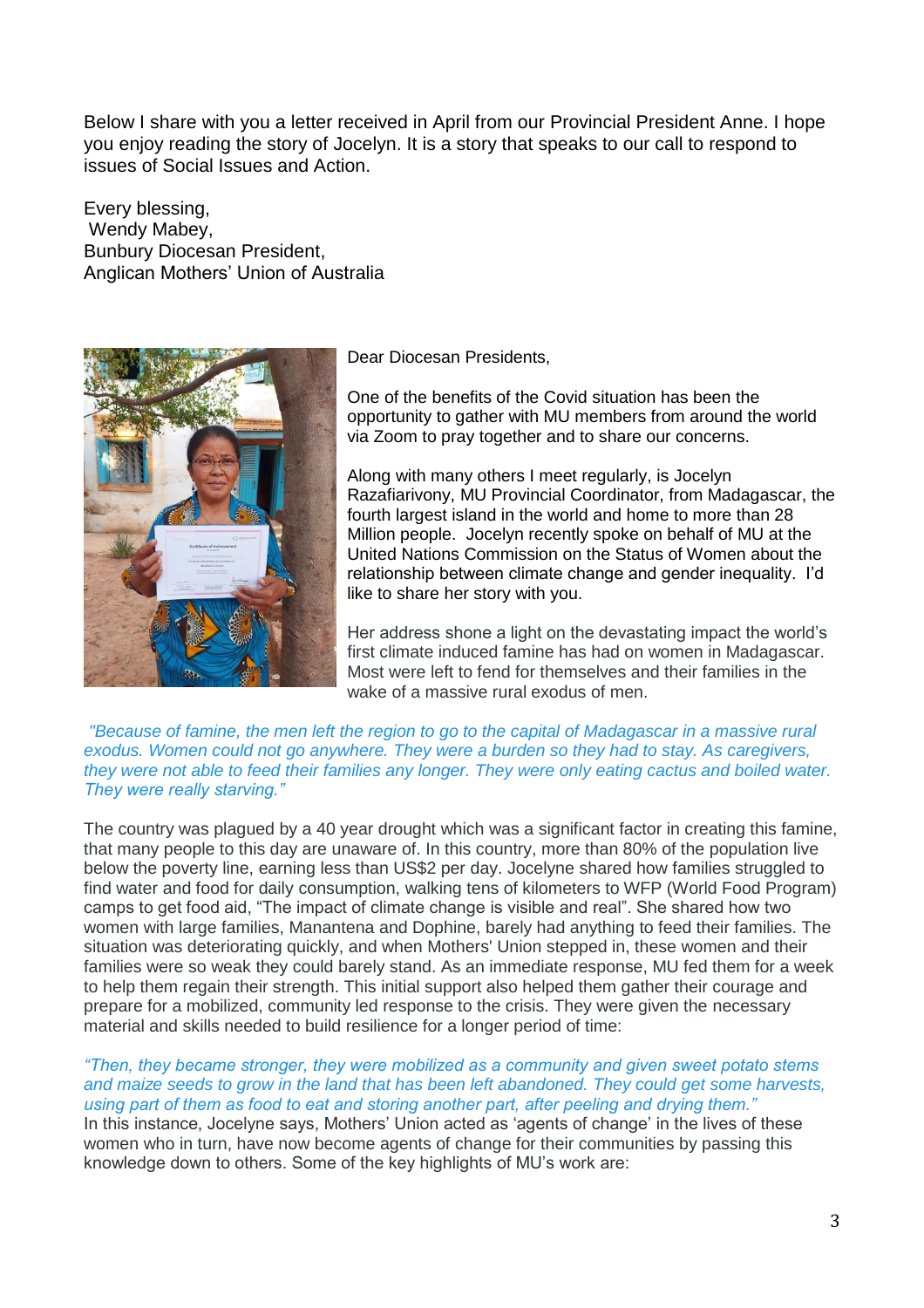- They began building resilience in 2018, prioritising community resilience towards natural and man-made disasters. The COVID-19 pandemic has heightened the importance of this work as national lockdowns added more pressure on households.
- The most affected communities were helped to identify their local challenges, look for solutions and take actions to help them become more resilient to climate change.

Mothers' Union have worked with the communities to build skills in the following ways:

- 1. Community Mobilisation Empowering communities to manage their own development.
- 2. Risk Assessment Assessing the hazards or threats, understanding the vulnerabilities in the communities and taking stock of the available resources.
- 3. Disaster Risk Reduction implementation Establishing early warning systems, household survival kits and designating places for shelter and security.

The solution, according to Jocelyne. is threefold, she suggests:

## *"There should be a synergy and a complementarity of all actions. NGOs, the Church and all associations should unite their efforts to reduce the effects of climate change."*

She also feels that the impact of climate change on women and girls can be reduced by tackling the problem of gender inequality at large, that plays a massive role in the way that men and women bear the burden of such crises. While men are free to travel in search of work, women are left behind as they are solely responsible for providing food, water and fuel to their families. They do not have access to education beyond primary school as it is considered more important for them to be helping their mothers at home. In case of disasters, they do not have access to healthcare. Jocelyne suggests that women and girls need to be given more consideration "economically, socially and culturally", and that they need a seat at the decision making table regarding development projects and resource allocation related to climate change.

But above all, she suggests, the accelerating problem of climate change needs to be halted in one way or another. It disproportionately impacts countries such as Madagascar, and equally women and girls. Along with better resilience training, representation and emergency aid – they need climate change to stop.

## *"The United Nations should seriously consider the case of Madagascar. We are the least emitter of carbon while we are the most severely stricken by climate change."*

For Jocelyne, having a voice at a platform such as the UN was a proud moment. She was keen to seize the opportunity to give maximum information about the situation in Madagascar and raise an urgent call to action. She hopes that in due time, these ideas will be realized and the women of Madagascar won't have to rely on boiled cactus and water for sustenance ever again.

*Mothers' Union has "consultative status" at the United Nations (ECOSOC), which means that we are able to both submit a statement in advance, and send a delegation. This year, MU delegation to UNCSW included 12 members from 9 countries, including Jocelyne Razafiarivony. This year's priority theme was: Achieving gender equality and the empowerment of all women and girls in the context of climate change, environmental and disaster risk reduction policies and programmes.*

Jocelyn's story is an inspiring one. MU can make a difference and IS making a difference. AMUA'S recently announced Overseas Target Fund, in partnership with Anglican Overseas Aid, is one way that we can help build resilience in our neighbouring Pacific nations where climate change is taking its toll on communities there.